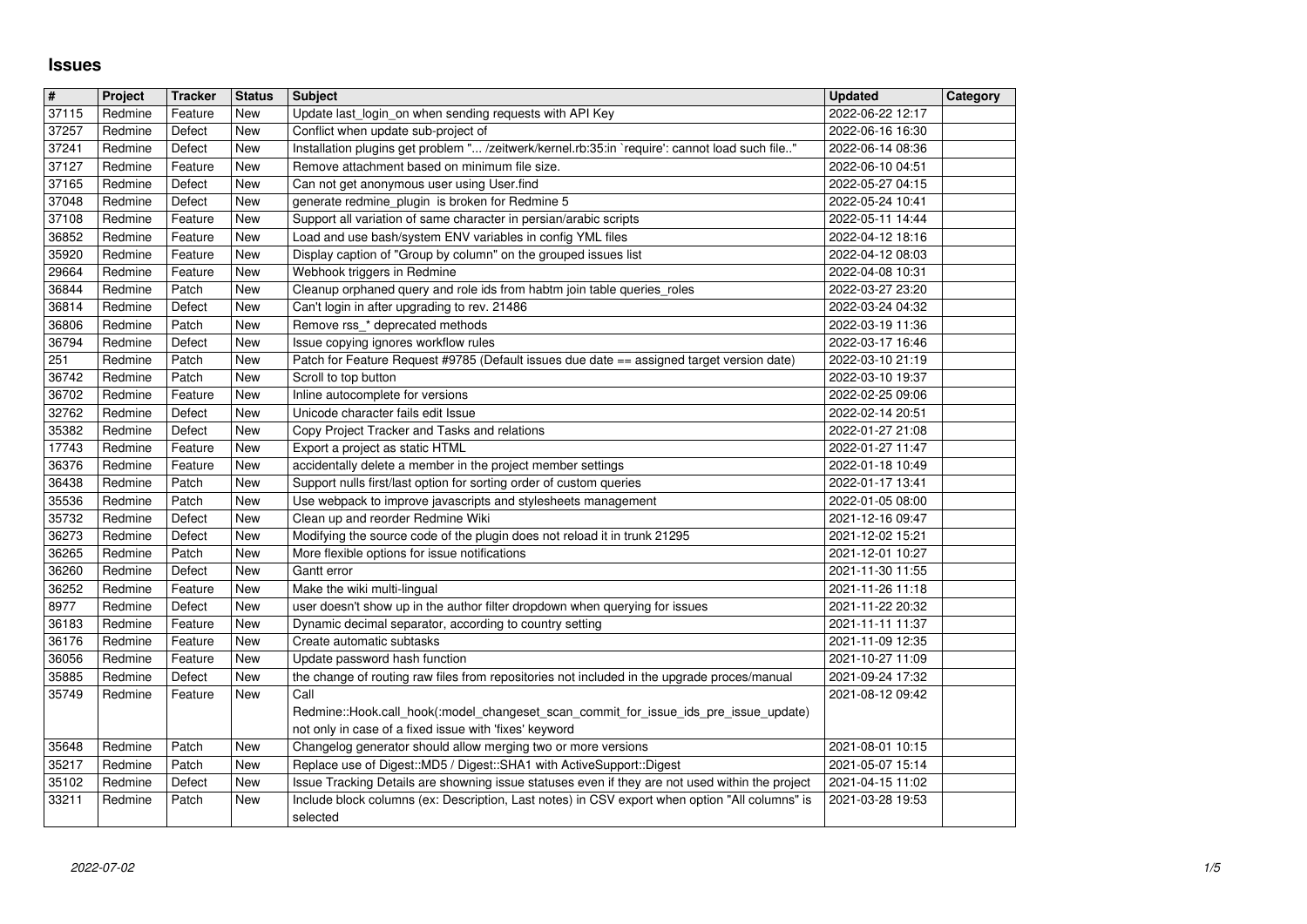| $\overline{\mathbf{H}}$ | Project            | <b>Tracker</b>     | <b>Status</b> | <b>Subject</b>                                                                                                                                                         | <b>Updated</b>                       | Category |
|-------------------------|--------------------|--------------------|---------------|------------------------------------------------------------------------------------------------------------------------------------------------------------------------|--------------------------------------|----------|
| 10121                   | Redmine            | Feature            | New           | Watchers - Add Group / Role                                                                                                                                            | 2021-01-07 13:15                     |          |
| 12222<br>3513           | Redmine<br>Redmine | Feature<br>Feature | New<br>New    | SLA Integration (Service Level Agreement)<br><b>Baseline Project</b>                                                                                                   | 2021-01-03 14:09<br>2020-11-26 16:29 |          |
| 34176                   | Redmine            | Defect             | New           | Empty page reponses on Redmine 3.4.5.stable                                                                                                                            | 2020-10-27 18:10                     |          |
| 31006                   | Redmine            | Feature            | New           | Add feature Webhook                                                                                                                                                    | 2020-09-18 12:00<br>2020-09-08 12:04 |          |
| 2686<br>27902           | Redmine<br>Redmine | Feature<br>Defect  | New<br>New    | Role adminsitration with many projects / users -> grid overview, one submit<br>Overview page is very slow for private projects with large number of members            | 2020-08-21 09:50                     |          |
| 33718                   | Redmine            | Feature            | New           | Import abilities, provided by obsoleted plugins                                                                                                                        | 2020-07-10 11:19                     |          |
| 33674<br>33486          | Redmine<br>Redmine | Feature            | New           | Cannot remove user from project when user is assigned to a group<br>When copying the task, I want to reflect the version change of the main task in the version of the | 2020-06-26 19:13<br>2020-06-02 15:09 |          |
|                         |                    | Feature            | New           | subtask                                                                                                                                                                |                                      |          |
| 30069                   | Redmine            | Feature            | New           | Integrate Redmine with GitLab (or other free CI system for open source) to run tests                                                                                   | 2020-04-18 13:22                     |          |
| 33286<br>32844          | Redmine<br>Redmine | Feature<br>Feature | New<br>New    | Multiple issue ids in "Subject" filter<br>The ability to change the 404 not found screen on each site                                                                  | 2020-04-10 09:56<br>2020-01-20 12:29 |          |
| 32612                   | Redmine            | Defect             | New           | Distinct can be removed due to unique constraint in database                                                                                                           | 2019-12-11 18:31                     |          |
| 32610                   | Redmine            | Defect             | New           | A inner join can be removed                                                                                                                                            | 2019-12-11 18:24                     |          |
| 32558<br>32484          | Redmine<br>Redmine | Defect<br>Feature  | New<br>New    | Distinct can be removed<br>When a group is selected in the user custom field field, Enable the same handling as the user on                                            | 2019-12-06 04:07<br>2019-11-18 18:35 |          |
|                         |                    |                    |               | the issue list screen.                                                                                                                                                 |                                      |          |
| 32442                   | Redmine            | Defect             | New           | Upgrade vom 2.x to 4.0.5 fails when invoking "rake db:migrate RAILS_ENV=production"                                                                                    | 2019-11-10 16:12                     |          |
| 32312<br>31908          | Redmine<br>Redmine | Feature<br>Feature | New<br>New    | Disable auto selecting in top right Project filter<br>Do not load all projects in project jump box                                                                     | 2019-10-21 09:53<br>2019-08-15 22:07 |          |
| 31886                   | Redmine            | Defect             | New           | There is no limitation for the content of news                                                                                                                         | 2019-08-13 07:41                     |          |
| 31831                   | Redmine            | Defect             | New           | Back url parse in validation                                                                                                                                           | 2019-08-01 10:49                     |          |
| 31755<br>31725          | Redmine<br>Redmine | Defect<br>Feature  | New<br>New    | Couldn't download Redmine by curl in Debian buster<br>Start Redmine version numbering in reverse order (newer towards older) when submitting bugs                      | 2019-07-22 09:40<br>2019-07-15 09:40 |          |
|                         |                    |                    |               | on this instance                                                                                                                                                       |                                      |          |
| 31710                   | Redmine            | Defect             | New           | Assigned on search issues not ordered by name                                                                                                                          | 2019-07-11 20:43                     |          |
| 31449<br>31381          | Redmine<br>Redmine | Feature<br>Feature | New<br>New    | Generate issue graphics<br>Find change status of issues at custom query                                                                                                | 2019-05-31 00:11<br>2019-05-19 16:53 |          |
| 25747                   | Redmine            | Feature            | New           | Spent time - CUSTOM fields - edit permission - WEB UI vs. API access                                                                                                   | 2019-05-14 22:05                     |          |
| 31341                   | Redmine            | Defect             | New           | install redmine on windows                                                                                                                                             | 2019-05-10 13:17                     |          |
| 31291<br>31111          | Redmine<br>Redmine | Feature<br>Defect  | New<br>New    | how i can calcute custom field under subproject<br>About custom fields in List format or Key/value list format                                                         | 2019-05-03 02:19<br>2019-03-28 21:22 |          |
| 28127                   | Redmine            | Defect             | New           | It is impossible to filter the trackers by project in the XML/REST-API                                                                                                 | 2019-03-27 00:28                     |          |
| 30981                   | Redmine            | Feature            | New           | Allow "New Member" modal to keep track of selected users between searches                                                                                              | 2019-03-06 11:03                     |          |
| 30055                   | Redmine            | Defect             | New           | Keep it from one job to the next                                                                                                                                       | 2018-12-05 08:45                     |          |
| 29758<br>29750          | Redmine<br>Redmine | Feature<br>Feature | New<br>New    | Introduce optional pay per feature model of Redmine development<br>Per project intergated IDE module with live collaboration support                                   | 2018-10-13 01:54<br>2018-10-09 17:59 |          |
| 29588                   | Redmine            | Feature            | New           | There should be a way to avoid adding paragraph to a Textile block                                                                                                     | 2018-09-11 23:59                     |          |
| 29511                   | Redmine            | Defect             | New           | cpu 100%                                                                                                                                                               | 2018-09-06 09:47<br>2018-08-30 09:10 |          |
| 8289<br>2897            | Redmine<br>Redmine | Defect<br>Feature  | New<br>New    | target version does not get propagated to subtasks<br>Tagging in Redmine                                                                                               | 2018-08-26 22:55                     |          |
|                         |                    |                    |               |                                                                                                                                                                        |                                      |          |
|                         |                    |                    |               |                                                                                                                                                                        |                                      |          |
|                         |                    |                    |               |                                                                                                                                                                        |                                      |          |
|                         |                    |                    |               |                                                                                                                                                                        |                                      |          |
|                         |                    |                    |               |                                                                                                                                                                        |                                      |          |
|                         |                    |                    |               |                                                                                                                                                                        |                                      |          |
|                         |                    |                    |               |                                                                                                                                                                        |                                      |          |
|                         |                    |                    |               |                                                                                                                                                                        |                                      |          |
|                         |                    |                    |               |                                                                                                                                                                        |                                      |          |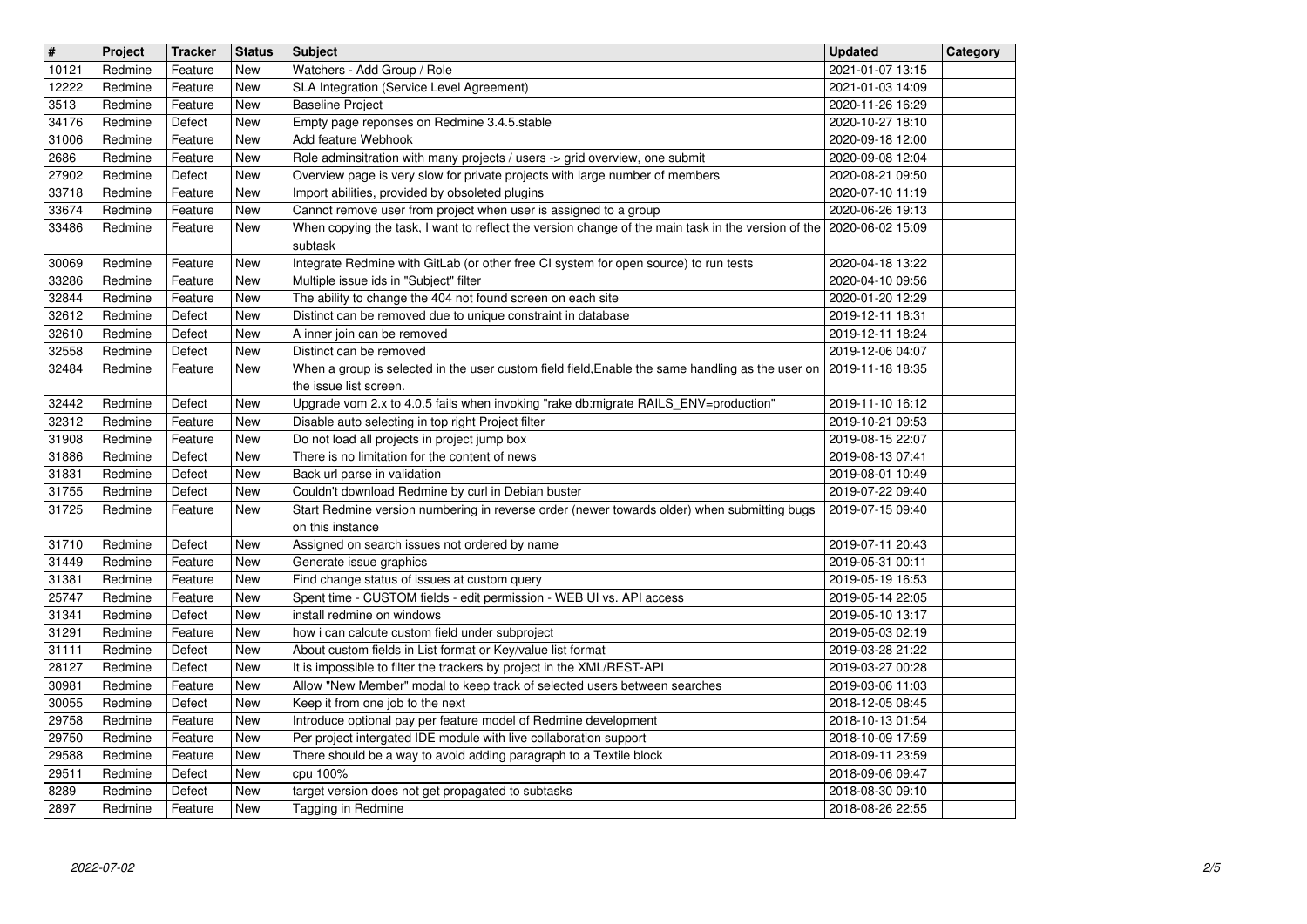| 28871<br>Defect<br>Redmine<br>New<br>Adding the window AD activity directory to verify redmine permissions is failed<br>2018-05-27 04:18<br>28539<br>Redmine<br>2018-04-12 11:43<br>Feature<br>New<br>journal query<br>18325<br>Redmine<br>Request approval<br>Feature<br>New<br>2018-03-15 00:43<br>28105<br>Portfolio managment<br>Redmine<br>New<br>2018-02-27 13:01<br>Feature<br>3125<br>Redmine<br>Merging 2 different Redmine Installations<br>2018-02-27 04:46<br>Feature<br>New<br>28243<br>Redmine<br>Consistent interface for Principal.member_of and not_member_of<br>2018-02-25 20:46<br>Patch<br>New<br>27990<br>Roadmap Issues null on selection of version custom field<br>Redmine<br>Defect<br>New<br>2018-02-04 15:40<br>28111<br>Redmine Permissions - option to combine "Non member" role with others<br>Redmine<br>Defect<br><b>New</b><br>2018-01-31 11:58<br>28078<br>Workflows inconsistencies when removing "add/edit issue" permission to a role which already<br>Redmine<br>Defect<br>2018-01-25 18:14<br>New<br>has a workflow defined<br>28069<br>Queries 403 error if query author is not in the roles list<br>2018-01-25 10:44<br>Redmine<br>Defect<br><b>New</b><br>28008<br>Easier way to put a hyperlink to a network folder in the comments<br>Redmine<br>Feature<br>New<br>2018-01-17 21:01<br>27693<br>In queries, operator "Any" should be "Not empty"<br>2017-12-27 17:07<br>Redmine<br>Defect<br>New<br>5430<br>Project-Specific Default Priority<br>Redmine<br>Feature<br>New<br>2017-12-08 20:15<br>17770<br>very simple fix: that causes many sites to break, and much confusion - incorrect use of .js<br>Redmine<br>Defect<br>New<br>2017-12-03 19:24<br>suffix<br>27381<br>% Complete respond to status change in UI<br>Redmine<br>Feature<br>New<br>2017-11-05 09:22<br>27199<br>add log date to issue list filter<br>Redmine<br>New<br>2017-10-16 09:23<br>Feature<br>"Assign to" history in filter or etc.<br>3001<br>New<br>2017-09-21 12:38<br>Redmine<br>Feature<br>26847<br>Redmine<br>implement an upgrade script<br>Feature<br>New<br>2017-09-06 22:32<br>12657<br>Redmine<br>view statistic and likes<br>Feature<br>New<br>2017-08-30 08:12<br>26685<br>Check of child classes of all levels is added for Redmine::SubclassFactory::ClassMethods<br>2017-08-14 17:01<br>Redmine<br>Patch<br>New<br>26105<br><b>Update Redmine Brand</b><br>Redmine<br>Feature<br>New<br>2017-06-06 18:29<br>25647<br>Max Character Length of Fields e.g. Roles, etc.<br>2017-04-20 11:42<br>Redmine<br>New<br>Feature<br>25383<br>Redmine<br>A feature to add (signature / date)<br>2017-04-19 17:22<br>Feature<br>New<br>Impersonate user feature<br>421<br>Redmine<br>New<br>2017-03-10 13:53<br>Feature<br>24152<br>Locale independent number settings<br>Redmine<br>New<br>2017-03-02 18:51<br>Feature<br>25141<br>Changing the scope and resetting the position of an acts_as_positioned object inserts it at the<br>Redmine<br>Defect<br>New<br>2017-02-21 16:46<br>one-before-last position<br>Make issue totals checkbox visible per custom field<br>25082<br>Redmine<br>Feature<br>New<br>2017-02-15 16:11<br>25010<br>2017-02-06 10:58<br>Redmine<br>New<br>Assign ticket to role instead of group<br>Feature<br>1158<br>Polls<br>Redmine<br>Feature<br>New<br>2017-02-04 06:40<br>2448<br>Graphviz of ticket dependencies (with example)<br>Redmine<br>Feature<br>New<br>2016-11-30 14:00<br>24477<br>CSV export feature for thousand of issues<br>Redmine<br>New<br>2016-11-28 19:50<br>Feature<br>sqlserver2014:chang issues parentId success but view is wrong<br>24426<br>Redmine<br>Defect<br>New<br>2016-11-24 07:47<br>23889<br>Assign ticket (SCRUM bug, issue etc.) to multiple projects<br>Redmine<br>New<br>2016-09-22 09:00<br>Feature<br>553<br>New<br>Capistrano Recipes<br>2016-09-12 20:18<br>Redmine<br>Feature<br>506<br>Feature<br><b>New</b><br>Redmine<br>Add reports to top menu<br>2016-09-12 20:15<br>23595<br>New<br>Check for Redmine new version<br>2016-08-16 16:08<br>Redmine<br>Feature<br>23581<br>2016-08-12 17:21<br>New<br>Query class inheritance<br>Redmine<br>Feature<br>12347<br>"Calculate the issue done ratio" per project configuration<br>2016-07-14 08:43<br>Redmine<br>Feature<br>New<br>11246<br>New Design and Analysis section<br>Redmine<br>Feature<br>New<br>2016-06-08 16:59<br>2022-07-02 | $\overline{\mathbf{H}}$ | Project | <b>Tracker</b> | <b>Status</b> | <b>Subject</b>                             | <b>Updated</b>   | Category |
|--------------------------------------------------------------------------------------------------------------------------------------------------------------------------------------------------------------------------------------------------------------------------------------------------------------------------------------------------------------------------------------------------------------------------------------------------------------------------------------------------------------------------------------------------------------------------------------------------------------------------------------------------------------------------------------------------------------------------------------------------------------------------------------------------------------------------------------------------------------------------------------------------------------------------------------------------------------------------------------------------------------------------------------------------------------------------------------------------------------------------------------------------------------------------------------------------------------------------------------------------------------------------------------------------------------------------------------------------------------------------------------------------------------------------------------------------------------------------------------------------------------------------------------------------------------------------------------------------------------------------------------------------------------------------------------------------------------------------------------------------------------------------------------------------------------------------------------------------------------------------------------------------------------------------------------------------------------------------------------------------------------------------------------------------------------------------------------------------------------------------------------------------------------------------------------------------------------------------------------------------------------------------------------------------------------------------------------------------------------------------------------------------------------------------------------------------------------------------------------------------------------------------------------------------------------------------------------------------------------------------------------------------------------------------------------------------------------------------------------------------------------------------------------------------------------------------------------------------------------------------------------------------------------------------------------------------------------------------------------------------------------------------------------------------------------------------------------------------------------------------------------------------------------------------------------------------------------------------------------------------------------------------------------------------------------------------------------------------------------------------------------------------------------------------------------------------------------------------------------------------------------------------------------------------------------------------------------------------------------------------------------------------------------------------------------------------------------------------------------------------------------------------------------------------------------------------------------------------------------------------------------------------------------------------------------------------------------------------------------------------------------------------------------------------------------------------------------------------------------------------------------------------------------------------------------------------------------------------------------------------------------------------------------------------------------------------------------------------------------------------------------------------|-------------------------|---------|----------------|---------------|--------------------------------------------|------------------|----------|
|                                                                                                                                                                                                                                                                                                                                                                                                                                                                                                                                                                                                                                                                                                                                                                                                                                                                                                                                                                                                                                                                                                                                                                                                                                                                                                                                                                                                                                                                                                                                                                                                                                                                                                                                                                                                                                                                                                                                                                                                                                                                                                                                                                                                                                                                                                                                                                                                                                                                                                                                                                                                                                                                                                                                                                                                                                                                                                                                                                                                                                                                                                                                                                                                                                                                                                                                                                                                                                                                                                                                                                                                                                                                                                                                                                                                                                                                                                                                                                                                                                                                                                                                                                                                                                                                                                                                                                                                  | 28807                   | Redmine | Defect         | New           | Cannot search in a case-insensitive manner | 2018-05-28 04:39 |          |
|                                                                                                                                                                                                                                                                                                                                                                                                                                                                                                                                                                                                                                                                                                                                                                                                                                                                                                                                                                                                                                                                                                                                                                                                                                                                                                                                                                                                                                                                                                                                                                                                                                                                                                                                                                                                                                                                                                                                                                                                                                                                                                                                                                                                                                                                                                                                                                                                                                                                                                                                                                                                                                                                                                                                                                                                                                                                                                                                                                                                                                                                                                                                                                                                                                                                                                                                                                                                                                                                                                                                                                                                                                                                                                                                                                                                                                                                                                                                                                                                                                                                                                                                                                                                                                                                                                                                                                                                  |                         |         |                |               |                                            |                  |          |
|                                                                                                                                                                                                                                                                                                                                                                                                                                                                                                                                                                                                                                                                                                                                                                                                                                                                                                                                                                                                                                                                                                                                                                                                                                                                                                                                                                                                                                                                                                                                                                                                                                                                                                                                                                                                                                                                                                                                                                                                                                                                                                                                                                                                                                                                                                                                                                                                                                                                                                                                                                                                                                                                                                                                                                                                                                                                                                                                                                                                                                                                                                                                                                                                                                                                                                                                                                                                                                                                                                                                                                                                                                                                                                                                                                                                                                                                                                                                                                                                                                                                                                                                                                                                                                                                                                                                                                                                  |                         |         |                |               |                                            |                  |          |
|                                                                                                                                                                                                                                                                                                                                                                                                                                                                                                                                                                                                                                                                                                                                                                                                                                                                                                                                                                                                                                                                                                                                                                                                                                                                                                                                                                                                                                                                                                                                                                                                                                                                                                                                                                                                                                                                                                                                                                                                                                                                                                                                                                                                                                                                                                                                                                                                                                                                                                                                                                                                                                                                                                                                                                                                                                                                                                                                                                                                                                                                                                                                                                                                                                                                                                                                                                                                                                                                                                                                                                                                                                                                                                                                                                                                                                                                                                                                                                                                                                                                                                                                                                                                                                                                                                                                                                                                  |                         |         |                |               |                                            |                  |          |
|                                                                                                                                                                                                                                                                                                                                                                                                                                                                                                                                                                                                                                                                                                                                                                                                                                                                                                                                                                                                                                                                                                                                                                                                                                                                                                                                                                                                                                                                                                                                                                                                                                                                                                                                                                                                                                                                                                                                                                                                                                                                                                                                                                                                                                                                                                                                                                                                                                                                                                                                                                                                                                                                                                                                                                                                                                                                                                                                                                                                                                                                                                                                                                                                                                                                                                                                                                                                                                                                                                                                                                                                                                                                                                                                                                                                                                                                                                                                                                                                                                                                                                                                                                                                                                                                                                                                                                                                  |                         |         |                |               |                                            |                  |          |
|                                                                                                                                                                                                                                                                                                                                                                                                                                                                                                                                                                                                                                                                                                                                                                                                                                                                                                                                                                                                                                                                                                                                                                                                                                                                                                                                                                                                                                                                                                                                                                                                                                                                                                                                                                                                                                                                                                                                                                                                                                                                                                                                                                                                                                                                                                                                                                                                                                                                                                                                                                                                                                                                                                                                                                                                                                                                                                                                                                                                                                                                                                                                                                                                                                                                                                                                                                                                                                                                                                                                                                                                                                                                                                                                                                                                                                                                                                                                                                                                                                                                                                                                                                                                                                                                                                                                                                                                  |                         |         |                |               |                                            |                  |          |
|                                                                                                                                                                                                                                                                                                                                                                                                                                                                                                                                                                                                                                                                                                                                                                                                                                                                                                                                                                                                                                                                                                                                                                                                                                                                                                                                                                                                                                                                                                                                                                                                                                                                                                                                                                                                                                                                                                                                                                                                                                                                                                                                                                                                                                                                                                                                                                                                                                                                                                                                                                                                                                                                                                                                                                                                                                                                                                                                                                                                                                                                                                                                                                                                                                                                                                                                                                                                                                                                                                                                                                                                                                                                                                                                                                                                                                                                                                                                                                                                                                                                                                                                                                                                                                                                                                                                                                                                  |                         |         |                |               |                                            |                  |          |
|                                                                                                                                                                                                                                                                                                                                                                                                                                                                                                                                                                                                                                                                                                                                                                                                                                                                                                                                                                                                                                                                                                                                                                                                                                                                                                                                                                                                                                                                                                                                                                                                                                                                                                                                                                                                                                                                                                                                                                                                                                                                                                                                                                                                                                                                                                                                                                                                                                                                                                                                                                                                                                                                                                                                                                                                                                                                                                                                                                                                                                                                                                                                                                                                                                                                                                                                                                                                                                                                                                                                                                                                                                                                                                                                                                                                                                                                                                                                                                                                                                                                                                                                                                                                                                                                                                                                                                                                  |                         |         |                |               |                                            |                  |          |
|                                                                                                                                                                                                                                                                                                                                                                                                                                                                                                                                                                                                                                                                                                                                                                                                                                                                                                                                                                                                                                                                                                                                                                                                                                                                                                                                                                                                                                                                                                                                                                                                                                                                                                                                                                                                                                                                                                                                                                                                                                                                                                                                                                                                                                                                                                                                                                                                                                                                                                                                                                                                                                                                                                                                                                                                                                                                                                                                                                                                                                                                                                                                                                                                                                                                                                                                                                                                                                                                                                                                                                                                                                                                                                                                                                                                                                                                                                                                                                                                                                                                                                                                                                                                                                                                                                                                                                                                  |                         |         |                |               |                                            |                  |          |
|                                                                                                                                                                                                                                                                                                                                                                                                                                                                                                                                                                                                                                                                                                                                                                                                                                                                                                                                                                                                                                                                                                                                                                                                                                                                                                                                                                                                                                                                                                                                                                                                                                                                                                                                                                                                                                                                                                                                                                                                                                                                                                                                                                                                                                                                                                                                                                                                                                                                                                                                                                                                                                                                                                                                                                                                                                                                                                                                                                                                                                                                                                                                                                                                                                                                                                                                                                                                                                                                                                                                                                                                                                                                                                                                                                                                                                                                                                                                                                                                                                                                                                                                                                                                                                                                                                                                                                                                  |                         |         |                |               |                                            |                  |          |
|                                                                                                                                                                                                                                                                                                                                                                                                                                                                                                                                                                                                                                                                                                                                                                                                                                                                                                                                                                                                                                                                                                                                                                                                                                                                                                                                                                                                                                                                                                                                                                                                                                                                                                                                                                                                                                                                                                                                                                                                                                                                                                                                                                                                                                                                                                                                                                                                                                                                                                                                                                                                                                                                                                                                                                                                                                                                                                                                                                                                                                                                                                                                                                                                                                                                                                                                                                                                                                                                                                                                                                                                                                                                                                                                                                                                                                                                                                                                                                                                                                                                                                                                                                                                                                                                                                                                                                                                  |                         |         |                |               |                                            |                  |          |
|                                                                                                                                                                                                                                                                                                                                                                                                                                                                                                                                                                                                                                                                                                                                                                                                                                                                                                                                                                                                                                                                                                                                                                                                                                                                                                                                                                                                                                                                                                                                                                                                                                                                                                                                                                                                                                                                                                                                                                                                                                                                                                                                                                                                                                                                                                                                                                                                                                                                                                                                                                                                                                                                                                                                                                                                                                                                                                                                                                                                                                                                                                                                                                                                                                                                                                                                                                                                                                                                                                                                                                                                                                                                                                                                                                                                                                                                                                                                                                                                                                                                                                                                                                                                                                                                                                                                                                                                  |                         |         |                |               |                                            |                  |          |
|                                                                                                                                                                                                                                                                                                                                                                                                                                                                                                                                                                                                                                                                                                                                                                                                                                                                                                                                                                                                                                                                                                                                                                                                                                                                                                                                                                                                                                                                                                                                                                                                                                                                                                                                                                                                                                                                                                                                                                                                                                                                                                                                                                                                                                                                                                                                                                                                                                                                                                                                                                                                                                                                                                                                                                                                                                                                                                                                                                                                                                                                                                                                                                                                                                                                                                                                                                                                                                                                                                                                                                                                                                                                                                                                                                                                                                                                                                                                                                                                                                                                                                                                                                                                                                                                                                                                                                                                  |                         |         |                |               |                                            |                  |          |
|                                                                                                                                                                                                                                                                                                                                                                                                                                                                                                                                                                                                                                                                                                                                                                                                                                                                                                                                                                                                                                                                                                                                                                                                                                                                                                                                                                                                                                                                                                                                                                                                                                                                                                                                                                                                                                                                                                                                                                                                                                                                                                                                                                                                                                                                                                                                                                                                                                                                                                                                                                                                                                                                                                                                                                                                                                                                                                                                                                                                                                                                                                                                                                                                                                                                                                                                                                                                                                                                                                                                                                                                                                                                                                                                                                                                                                                                                                                                                                                                                                                                                                                                                                                                                                                                                                                                                                                                  |                         |         |                |               |                                            |                  |          |
|                                                                                                                                                                                                                                                                                                                                                                                                                                                                                                                                                                                                                                                                                                                                                                                                                                                                                                                                                                                                                                                                                                                                                                                                                                                                                                                                                                                                                                                                                                                                                                                                                                                                                                                                                                                                                                                                                                                                                                                                                                                                                                                                                                                                                                                                                                                                                                                                                                                                                                                                                                                                                                                                                                                                                                                                                                                                                                                                                                                                                                                                                                                                                                                                                                                                                                                                                                                                                                                                                                                                                                                                                                                                                                                                                                                                                                                                                                                                                                                                                                                                                                                                                                                                                                                                                                                                                                                                  |                         |         |                |               |                                            |                  |          |
|                                                                                                                                                                                                                                                                                                                                                                                                                                                                                                                                                                                                                                                                                                                                                                                                                                                                                                                                                                                                                                                                                                                                                                                                                                                                                                                                                                                                                                                                                                                                                                                                                                                                                                                                                                                                                                                                                                                                                                                                                                                                                                                                                                                                                                                                                                                                                                                                                                                                                                                                                                                                                                                                                                                                                                                                                                                                                                                                                                                                                                                                                                                                                                                                                                                                                                                                                                                                                                                                                                                                                                                                                                                                                                                                                                                                                                                                                                                                                                                                                                                                                                                                                                                                                                                                                                                                                                                                  |                         |         |                |               |                                            |                  |          |
|                                                                                                                                                                                                                                                                                                                                                                                                                                                                                                                                                                                                                                                                                                                                                                                                                                                                                                                                                                                                                                                                                                                                                                                                                                                                                                                                                                                                                                                                                                                                                                                                                                                                                                                                                                                                                                                                                                                                                                                                                                                                                                                                                                                                                                                                                                                                                                                                                                                                                                                                                                                                                                                                                                                                                                                                                                                                                                                                                                                                                                                                                                                                                                                                                                                                                                                                                                                                                                                                                                                                                                                                                                                                                                                                                                                                                                                                                                                                                                                                                                                                                                                                                                                                                                                                                                                                                                                                  |                         |         |                |               |                                            |                  |          |
|                                                                                                                                                                                                                                                                                                                                                                                                                                                                                                                                                                                                                                                                                                                                                                                                                                                                                                                                                                                                                                                                                                                                                                                                                                                                                                                                                                                                                                                                                                                                                                                                                                                                                                                                                                                                                                                                                                                                                                                                                                                                                                                                                                                                                                                                                                                                                                                                                                                                                                                                                                                                                                                                                                                                                                                                                                                                                                                                                                                                                                                                                                                                                                                                                                                                                                                                                                                                                                                                                                                                                                                                                                                                                                                                                                                                                                                                                                                                                                                                                                                                                                                                                                                                                                                                                                                                                                                                  |                         |         |                |               |                                            |                  |          |
|                                                                                                                                                                                                                                                                                                                                                                                                                                                                                                                                                                                                                                                                                                                                                                                                                                                                                                                                                                                                                                                                                                                                                                                                                                                                                                                                                                                                                                                                                                                                                                                                                                                                                                                                                                                                                                                                                                                                                                                                                                                                                                                                                                                                                                                                                                                                                                                                                                                                                                                                                                                                                                                                                                                                                                                                                                                                                                                                                                                                                                                                                                                                                                                                                                                                                                                                                                                                                                                                                                                                                                                                                                                                                                                                                                                                                                                                                                                                                                                                                                                                                                                                                                                                                                                                                                                                                                                                  |                         |         |                |               |                                            |                  |          |
|                                                                                                                                                                                                                                                                                                                                                                                                                                                                                                                                                                                                                                                                                                                                                                                                                                                                                                                                                                                                                                                                                                                                                                                                                                                                                                                                                                                                                                                                                                                                                                                                                                                                                                                                                                                                                                                                                                                                                                                                                                                                                                                                                                                                                                                                                                                                                                                                                                                                                                                                                                                                                                                                                                                                                                                                                                                                                                                                                                                                                                                                                                                                                                                                                                                                                                                                                                                                                                                                                                                                                                                                                                                                                                                                                                                                                                                                                                                                                                                                                                                                                                                                                                                                                                                                                                                                                                                                  |                         |         |                |               |                                            |                  |          |
|                                                                                                                                                                                                                                                                                                                                                                                                                                                                                                                                                                                                                                                                                                                                                                                                                                                                                                                                                                                                                                                                                                                                                                                                                                                                                                                                                                                                                                                                                                                                                                                                                                                                                                                                                                                                                                                                                                                                                                                                                                                                                                                                                                                                                                                                                                                                                                                                                                                                                                                                                                                                                                                                                                                                                                                                                                                                                                                                                                                                                                                                                                                                                                                                                                                                                                                                                                                                                                                                                                                                                                                                                                                                                                                                                                                                                                                                                                                                                                                                                                                                                                                                                                                                                                                                                                                                                                                                  |                         |         |                |               |                                            |                  |          |
|                                                                                                                                                                                                                                                                                                                                                                                                                                                                                                                                                                                                                                                                                                                                                                                                                                                                                                                                                                                                                                                                                                                                                                                                                                                                                                                                                                                                                                                                                                                                                                                                                                                                                                                                                                                                                                                                                                                                                                                                                                                                                                                                                                                                                                                                                                                                                                                                                                                                                                                                                                                                                                                                                                                                                                                                                                                                                                                                                                                                                                                                                                                                                                                                                                                                                                                                                                                                                                                                                                                                                                                                                                                                                                                                                                                                                                                                                                                                                                                                                                                                                                                                                                                                                                                                                                                                                                                                  |                         |         |                |               |                                            |                  |          |
|                                                                                                                                                                                                                                                                                                                                                                                                                                                                                                                                                                                                                                                                                                                                                                                                                                                                                                                                                                                                                                                                                                                                                                                                                                                                                                                                                                                                                                                                                                                                                                                                                                                                                                                                                                                                                                                                                                                                                                                                                                                                                                                                                                                                                                                                                                                                                                                                                                                                                                                                                                                                                                                                                                                                                                                                                                                                                                                                                                                                                                                                                                                                                                                                                                                                                                                                                                                                                                                                                                                                                                                                                                                                                                                                                                                                                                                                                                                                                                                                                                                                                                                                                                                                                                                                                                                                                                                                  |                         |         |                |               |                                            |                  |          |
|                                                                                                                                                                                                                                                                                                                                                                                                                                                                                                                                                                                                                                                                                                                                                                                                                                                                                                                                                                                                                                                                                                                                                                                                                                                                                                                                                                                                                                                                                                                                                                                                                                                                                                                                                                                                                                                                                                                                                                                                                                                                                                                                                                                                                                                                                                                                                                                                                                                                                                                                                                                                                                                                                                                                                                                                                                                                                                                                                                                                                                                                                                                                                                                                                                                                                                                                                                                                                                                                                                                                                                                                                                                                                                                                                                                                                                                                                                                                                                                                                                                                                                                                                                                                                                                                                                                                                                                                  |                         |         |                |               |                                            |                  |          |
|                                                                                                                                                                                                                                                                                                                                                                                                                                                                                                                                                                                                                                                                                                                                                                                                                                                                                                                                                                                                                                                                                                                                                                                                                                                                                                                                                                                                                                                                                                                                                                                                                                                                                                                                                                                                                                                                                                                                                                                                                                                                                                                                                                                                                                                                                                                                                                                                                                                                                                                                                                                                                                                                                                                                                                                                                                                                                                                                                                                                                                                                                                                                                                                                                                                                                                                                                                                                                                                                                                                                                                                                                                                                                                                                                                                                                                                                                                                                                                                                                                                                                                                                                                                                                                                                                                                                                                                                  |                         |         |                |               |                                            |                  |          |
|                                                                                                                                                                                                                                                                                                                                                                                                                                                                                                                                                                                                                                                                                                                                                                                                                                                                                                                                                                                                                                                                                                                                                                                                                                                                                                                                                                                                                                                                                                                                                                                                                                                                                                                                                                                                                                                                                                                                                                                                                                                                                                                                                                                                                                                                                                                                                                                                                                                                                                                                                                                                                                                                                                                                                                                                                                                                                                                                                                                                                                                                                                                                                                                                                                                                                                                                                                                                                                                                                                                                                                                                                                                                                                                                                                                                                                                                                                                                                                                                                                                                                                                                                                                                                                                                                                                                                                                                  |                         |         |                |               |                                            |                  |          |
|                                                                                                                                                                                                                                                                                                                                                                                                                                                                                                                                                                                                                                                                                                                                                                                                                                                                                                                                                                                                                                                                                                                                                                                                                                                                                                                                                                                                                                                                                                                                                                                                                                                                                                                                                                                                                                                                                                                                                                                                                                                                                                                                                                                                                                                                                                                                                                                                                                                                                                                                                                                                                                                                                                                                                                                                                                                                                                                                                                                                                                                                                                                                                                                                                                                                                                                                                                                                                                                                                                                                                                                                                                                                                                                                                                                                                                                                                                                                                                                                                                                                                                                                                                                                                                                                                                                                                                                                  |                         |         |                |               |                                            |                  |          |
|                                                                                                                                                                                                                                                                                                                                                                                                                                                                                                                                                                                                                                                                                                                                                                                                                                                                                                                                                                                                                                                                                                                                                                                                                                                                                                                                                                                                                                                                                                                                                                                                                                                                                                                                                                                                                                                                                                                                                                                                                                                                                                                                                                                                                                                                                                                                                                                                                                                                                                                                                                                                                                                                                                                                                                                                                                                                                                                                                                                                                                                                                                                                                                                                                                                                                                                                                                                                                                                                                                                                                                                                                                                                                                                                                                                                                                                                                                                                                                                                                                                                                                                                                                                                                                                                                                                                                                                                  |                         |         |                |               |                                            |                  |          |
|                                                                                                                                                                                                                                                                                                                                                                                                                                                                                                                                                                                                                                                                                                                                                                                                                                                                                                                                                                                                                                                                                                                                                                                                                                                                                                                                                                                                                                                                                                                                                                                                                                                                                                                                                                                                                                                                                                                                                                                                                                                                                                                                                                                                                                                                                                                                                                                                                                                                                                                                                                                                                                                                                                                                                                                                                                                                                                                                                                                                                                                                                                                                                                                                                                                                                                                                                                                                                                                                                                                                                                                                                                                                                                                                                                                                                                                                                                                                                                                                                                                                                                                                                                                                                                                                                                                                                                                                  |                         |         |                |               |                                            |                  |          |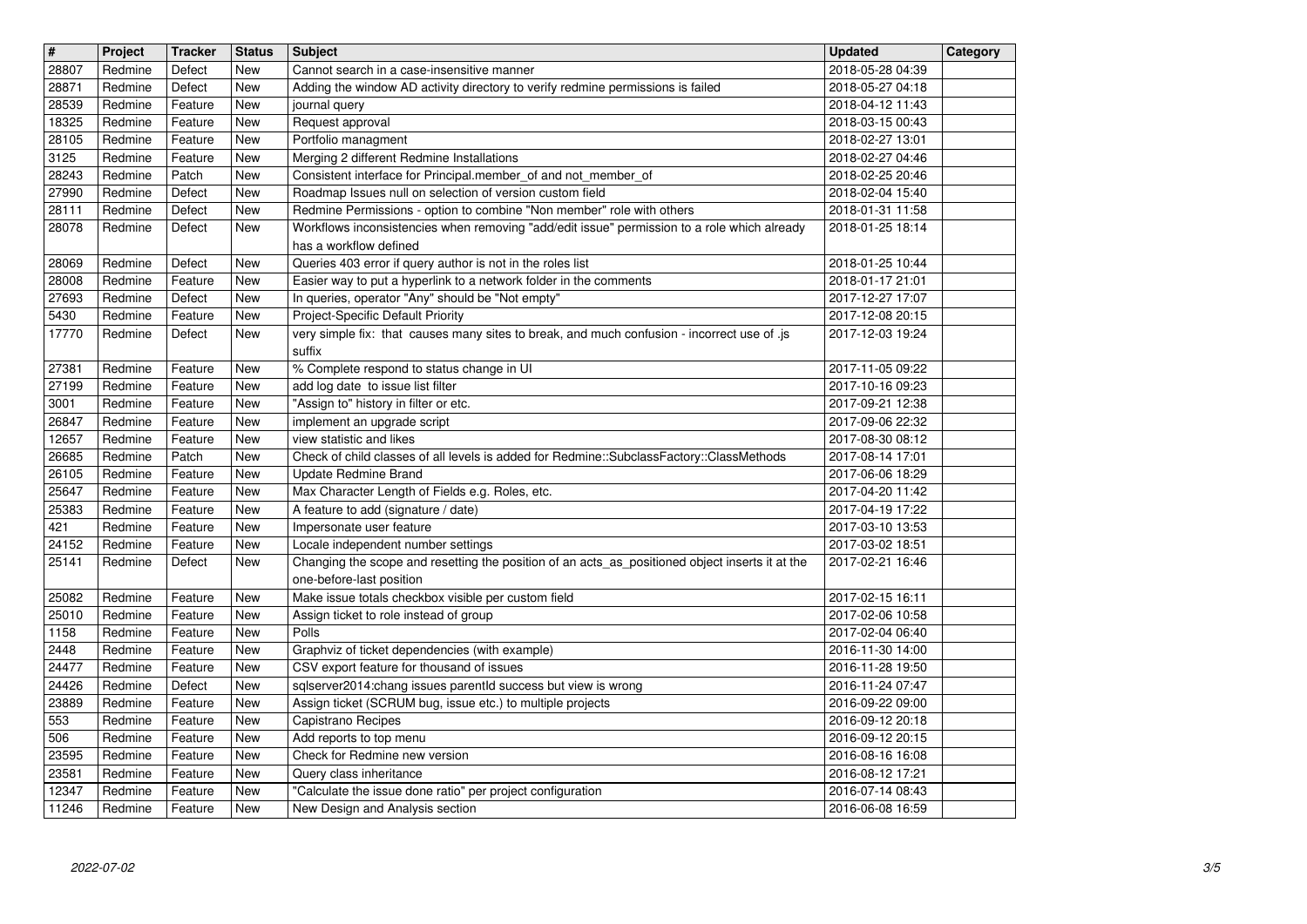| $\overline{\mathbf{H}}$ | Project            | <b>Tracker</b>     | <b>Status</b><br><b>New</b> | <b>Subject</b>                                                                                        | <b>Updated</b>                       | Category |
|-------------------------|--------------------|--------------------|-----------------------------|-------------------------------------------------------------------------------------------------------|--------------------------------------|----------|
| 22173<br>20124          | Redmine<br>Redmine | Feature<br>Patch   | New                         | xls export with issue URL<br>Query option, The sql for field to allow groups option.                  | 2016-03-15 03:47<br>2016-02-18 15:17 |          |
| 21958<br>21783          | Redmine<br>Redmine | Feature<br>Feature | New<br>New                  | Automatical reverse links to wiki/forums from issues<br>Custom reports from SQL query                 | 2016-02-05 08:06<br>2016-01-22 07:01 |          |
| 21770                   | Redmine            | Defect             | New                         | Preview does not work on non-ascii data input                                                         | 2016-01-21 09:49                     |          |
| 20547<br>19850          | Redmine<br>Redmine | Defect<br>Feature  | <b>New</b><br>New           | Exporting CSV with multiple tabs open can export wrong view<br>Quote multiple comments                | 2015-08-17 15:47<br>2015-05-15 10:18 |          |
| 19629                   | Redmine            | Feature            | New                         | Flags in Issue list                                                                                   | 2015-04-15 12:25                     |          |
| 18618                   | Redmine            | Feature<br>Feature | New                         | watch users by managers<br>Enhanced issue filter                                                      | 2015-04-14 19:24                     |          |
| 18342<br>13533          | Redmine<br>Redmine | Feature            | New<br>New                  | Concept for controlling visibility of users                                                           | 2015-04-10 20:21<br>2015-02-26 12:46 |          |
| 3754                    | Redmine            | Patch              | New                         | add some additional URL paths to robots.txt                                                           | 2015-02-04 20:35                     |          |
| 18914<br>18677          | Redmine<br>Redmine | Defect<br>Feature  | New<br><b>New</b>           | Slow rendering pages with many small macros<br>Planning module                                        | 2015-01-23 00:37<br>2014-12-18 09:40 |          |
| 18220<br>18201          | Redmine<br>Redmine | Feature<br>Defect  | <b>New</b><br><b>New</b>    | Allow Redmine to run as a Rails Engine<br>Internal server error (500): invalid byte sequence in UTF-8 | 2014-12-09 15:17<br>2014-11-05 10:10 |          |
| 17844                   | Redmine            | Feature            | <b>New</b>                  | A help intercept or better options                                                                    | 2014-09-12 08:01                     |          |
| 17689<br>17520          | Redmine<br>Redmine | Feature<br>Defect  | New<br>New                  | De-List or cleraly mark commercial plugins<br>When I edit a saved Query I lose my project focus       | 2014-08-28 11:06<br>2014-08-19 05:55 |          |
| 6257                    | Redmine            | Feature            | New                         | show/hide Secrets (eg. Passwords) in Wiki Sites                                                       | 2014-04-25 04:48                     |          |
| 16314<br>16101          | Redmine<br>Redmine | Patch<br>Feature   | <b>New</b><br>New           | Redirect back is overheated<br>Sticky filters for all queries in project                              | 2014-04-04 10:05<br>2014-02-14 16:28 |          |
| 10931                   | Redmine            | Defect             | New                         | Session does not stay logged in                                                                       | 2013-12-02 16:31                     |          |
| 15544<br>15390          | Redmine<br>Redmine | Feature<br>Patch   | New<br>New                  | Queries: Issues with "RegEx"<br>Simple Redmine Sub-directory Support                                  | 2013-11-26 12:48<br>2013-11-19 05:27 |          |
| 14936                   | Redmine            | Feature            | New                         | Use a stable and modifiable data structure for jsToolbar elements                                     | 2013-10-27 14:38                     |          |
| 12161<br>14203          | Redmine<br>Redmine | Defect<br>Defect   | New<br>New                  | Cyclic recursion redirects<br>Add support for the 'notes://' protocol handler                         | 2013-10-17 16:30<br>2013-10-14 11:54 |          |
| 15019                   | Redmine            | Feature            | New                         | Reusable custom queries                                                                               | 2013-10-01 14:00                     |          |
| 14860<br>537            | Redmine<br>Redmine | Feature<br>Feature | <b>New</b><br>New           | Automatic local export .csv file<br>To Do Lists via Ajax                                              | 2013-09-21 15:14<br>2013-09-13 02:58 |          |
| 14706                   | Redmine            | Defect             | <b>New</b>                  | Sometimes pages are slow                                                                              | 2013-08-20 11:23                     |          |
| 10450<br>14392          | Redmine<br>Redmine | Defect<br>Feature  | <b>New</b><br><b>New</b>    | Copy project Issues not working<br>html5 desktop notification for (watched) events if logged in       | 2013-07-16 21:57<br>2013-07-09 04:16 |          |
| 14322                   | Redmine            | Feature            | New                         | Excel Export as XML (instead of csv) to support export of fields containing NewLines                  | 2013-06-29 08:44                     |          |
| 14259<br>13834          | Redmine<br>Redmine | Defect<br>Feature  | New<br><b>New</b>           | sub project show position problem<br>Can we change the jquery file with other versions                | 2013-06-15 18:15<br>2013-04-30 07:18 |          |
| 13824<br>4516           | Redmine<br>Redmine | Feature<br>Feature | New<br>New                  | Project identifier for greek + cyrillic glyphs                                                        | 2013-04-22 18:20<br>2013-04-22 11:28 |          |
| 2728                    | Redmine            | Feature            | New                         | Cache gravatars<br>Offline Support                                                                    | 2013-04-19 22:56                     |          |
| 11489<br>7357           | Redmine<br>Redmine | Defect<br>Defect   | New<br>New                  | Redmine is not able to show wiki images properly<br>Filter with all Projects included                 | 2013-04-19 15:19<br>2013-04-13 09:26 |          |
| 2678                    | Redmine            | Feature            | New                         | Search and stats on workflow transitions                                                              | 2013-04-11 12:50                     |          |
|                         |                    |                    |                             |                                                                                                       |                                      |          |
|                         |                    |                    |                             |                                                                                                       |                                      |          |
|                         |                    |                    |                             |                                                                                                       |                                      |          |
|                         |                    |                    |                             |                                                                                                       |                                      |          |
|                         |                    |                    |                             |                                                                                                       |                                      |          |
|                         |                    |                    |                             |                                                                                                       |                                      |          |
|                         |                    |                    |                             |                                                                                                       |                                      |          |
|                         |                    |                    |                             |                                                                                                       |                                      |          |